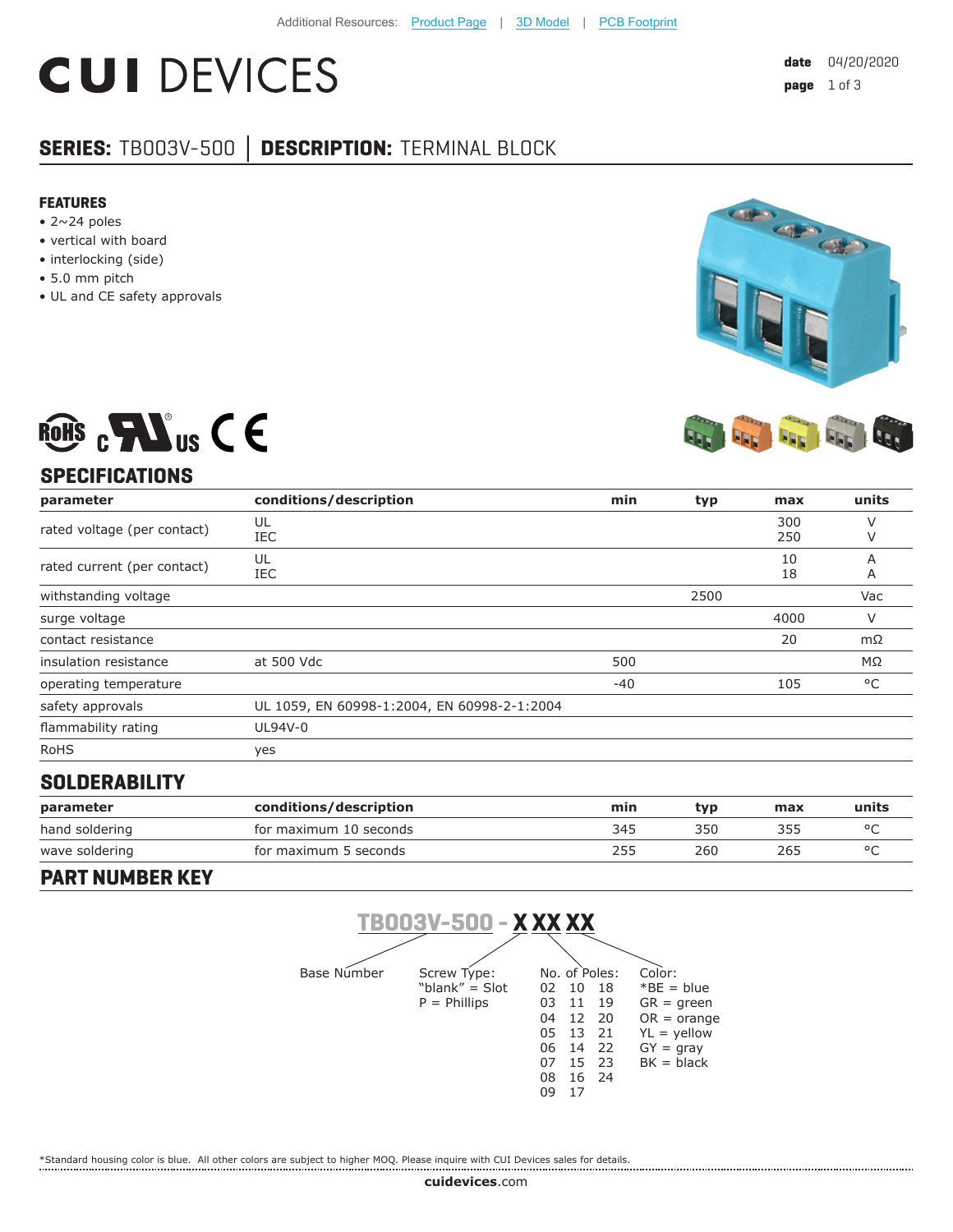### **MECHANICAL DRAWING**

units: mm tolerance (per module): X≤6.00: ±0.25 mm 6.00<X≤30.00: ±0.40 mm unless otherwise noted

| <b>DESCRIPTION</b> | MATFRIAI        | PLATING/COLOR |
|--------------------|-----------------|---------------|
| housing            | PA66 (UL94V-0)  |               |
| contacts           | copper alloy    | tin           |
| screws             | steel           | zinc          |
| spring             | stainless steel |               |
|                    |                 |               |













| WIRE ASSEMBLY       |                                               |     |  |  |  |  |
|---------------------|-----------------------------------------------|-----|--|--|--|--|
|                     | UL                                            | IEC |  |  |  |  |
| Wire Range          | $ 26 \sim 14$ AWG $ $<br>$2.5 \, \text{mm}^2$ |     |  |  |  |  |
| Strip Length        | $6\sim$ 7 mm                                  |     |  |  |  |  |
| <b>Screw Size</b>   | M <sub>2.5</sub>                              |     |  |  |  |  |
| <b>Screw Torque</b> | 0.4 N·m                                       |     |  |  |  |  |

| This series can be constructed of 2 and 3 pole modules where L is the total length, P is the pitch, and N is the number of poles. |       |       |       |       |       |       |        |        |        |        |        |       |
|-----------------------------------------------------------------------------------------------------------------------------------|-------|-------|-------|-------|-------|-------|--------|--------|--------|--------|--------|-------|
| N                                                                                                                                 | 02    | 03    | 04    | 05    | 06    | 07    | 08     | 09     | 10     | 11     | 12     | 13    |
|                                                                                                                                   | 10.00 | 15.00 | 20.00 | 25.00 | 30.00 | 35.00 | 40.00  | 45.00  | 50.00  | 55.00  | 60.00  | 65.00 |
| B                                                                                                                                 | 5.00  | 10.00 | 15.00 | 20.00 | 25.00 | 30.00 | 35.00  | 40.00  | 45.00  | 50.00  | 55.00  | 60.00 |
| N                                                                                                                                 | 14    | 15    | 16    | 17    | 18    | 19    | 20     | 21     | 22     | 23     | 24     | --    |
|                                                                                                                                   | 70.00 | 75.00 | 80.00 | 85.00 | 90.00 | 95.00 | 100.00 | 105.00 | 110.00 | 115.00 | 120.00 | --    |
| B                                                                                                                                 | 65.00 | 70.00 | 75.00 | 80.00 | 85.00 | 90.00 | 95.00  | 100.00 | 105.00 | 110.00 | 115.00 | $- -$ |
|                                                                                                                                   |       |       |       |       |       |       |        |        |        |        |        |       |